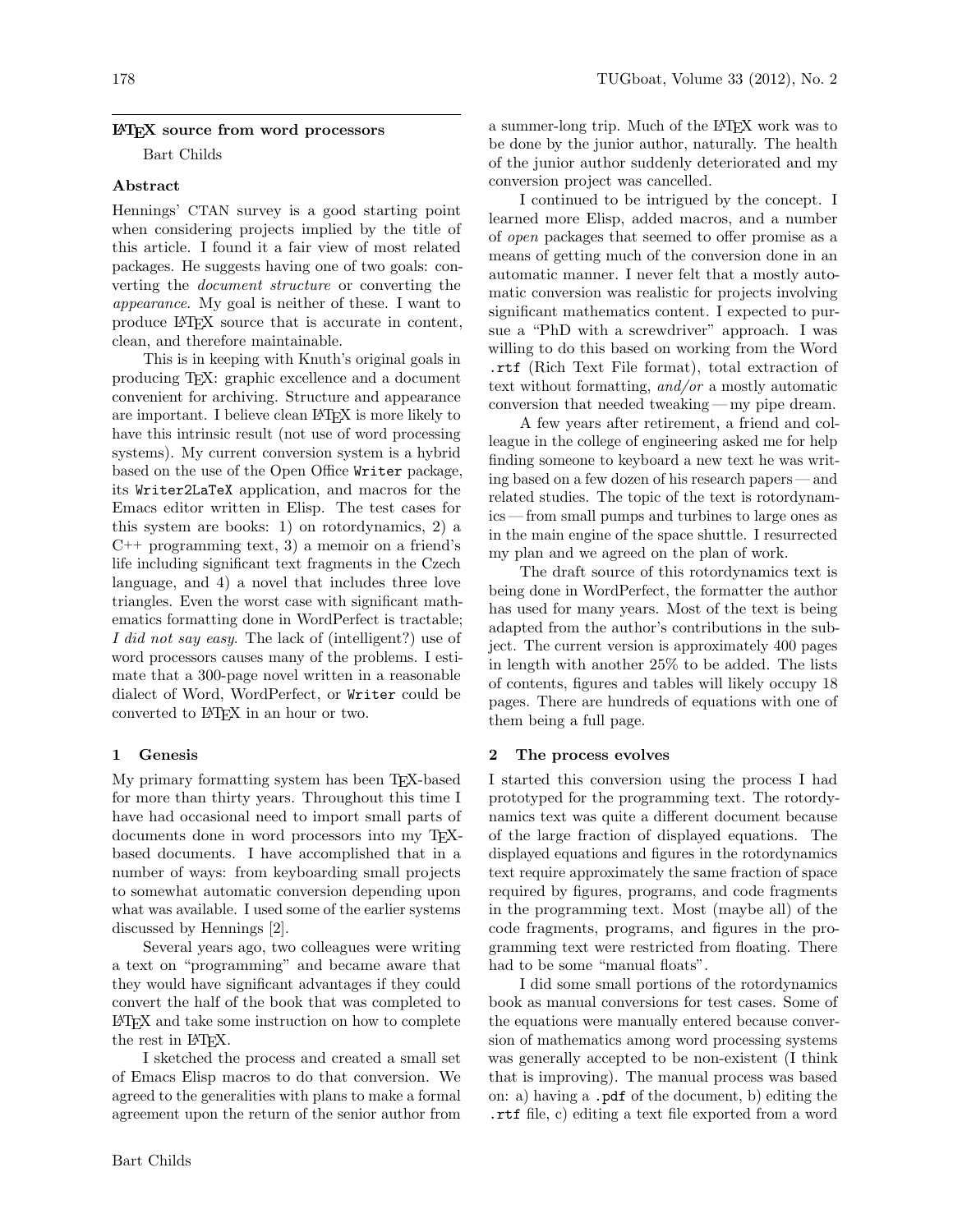processor (with some encoding), and/or d) a form of LATEX exported from one of several systems. I was delivering LAT<sub>EX</sub> source faster than I could have keyboarded it from good copy. Still, it was unsatisfactory because it was mostly a manual process.

The source documents were done in WordPerfect on a PC and I was doing LATEX on a Mac. There are good TEX and Emacs systems for the Mac using Mac OS X. Some Emacs systems were not acceptable to me because my system uses function keys.

I continued to strive for big improvements because keyboarding mathematics would be slow. A significant improvement came by changing the format in which sources were delivered to me. The source was 1) edited to remove the graphics from the WordPerfect source, and 2) exported in .rtf form, with 3) the graphics elements put in a **zip** file. The version of WordPerfect being used would create .rtf files hundreds of times bigger than needed if the graphics was included in the export to the .rtf. Removing the graphics was no loss because it — like the mathematics — was not being exported.

I would take the .rtf from WordPerfect, import it to OOo Writer, and save it! This apparently lost nothing but gave a smaller file and therefore my system was faster in using it. I also noticed that Writer's export of text with encoding was different from the other systems I had used. Further, the export could be done in Unicode which was compatible with Emacs.

Apparently there was significant appreciation of Unicode in the WordPerfect export process. The export of the mathematics from WordPerfect was not converted but many symbols, Greek letters, etc. were now viewable on the screen. Most  $(E)$ T<sub>F</sub>X users should be able to glean the proper content from a printed .pdf of the WordPerfect. Now, the Emacs macros could do much more. At this time, my benefactor had other obligations and so I had time to work on the macros and test the system using the modified process.

I continued to learn more Elisp.

#### 3 Keeping the mind busy

My benefactor's diversions lasted a bit longer than planned. I read more about Unicode and realized how provincial some of us are here in the *English-only* USA.

A college buddy of mine is a Czech immigrant and was corresponding with a publisher in the Czech Republic about his memoir. When he wrote to the publishers and sent it by email, the formatting was lost. I suggested learning a bit of LAT<sub>EX</sub>, converting it to .pdf, and emailing that. He had sent me a draft of the book so I could create some examples. The published version [\[1\]](#page-5-1) was done while I was creating this system. Of course I was na¨ıve and would still have been so had I not read Horak's note [\[3\]](#page-5-2).

But while waiting, I thought I could polish my Emacs macros to handle his Czech problems. It was fairly easy and with the improvements in the Writer export process, it was really easy. I mention this project because it shows evidence of real problems with similar projects. That will be discussed later.

In the abstract I mentioned a novel about three love triangles. That project was technically trivial but also contains the same *real problems* with conversion of word processor sources.

#### 4 Real problems

There are several sources of problems that impeded progress in these projects. Some of these sources could be avoided by "user learning" while others resulted from differences in the design and implementation of the systems they used. The authors had several kinds of problems that automatic conversion did not handle:

- 1. Inconsistent use of functionality.
- 2. Wrong use of functionality.
- 3. Not using available functionality.
- 4. Oops. Operator, operand placement. Misunderstandings. Mysticism about style files.

This quote is in section 1.2 of the Writer2LaTeX User's Manual [\[4\]](#page-5-3):

You can use LAT<sub>EX</sub> as a typesetting engine for your OOo documents: Writer2LaTeX can be configured to create a L<sup>AT</sup>FX document with as much formatting as possible preserved. Note that the resulting LAT<sub>EX</sub> source will be readable, but not very clean. ... You will find that Writer2LaTeX uses the principle garbage  $in—garbage\ out!$ 

Each of the above examples of *garbage* in  $-\,garbage$ out was present in at least two of the test cases cited. Garbage in  $-garbage$  out may be a bit strong of a description for these but the message is clear. For example, in the Czech memoir it was certainly appropriate to attempt to show correct accents — Horak [\[3\]](#page-5-2) would be proud. It overwhelmed the author's limits of skill with the systems he was using.

Each of the authors has a doctorate and has taught at major universities. They are consistent users of computers but obviously are not the most persistent readers of the formatter manuals. Maybe the manuals are poor, non-existent, or not convenient? Maybe the easy-to-use graphics interfaces overwhelmed the authors? Maybe these interfaces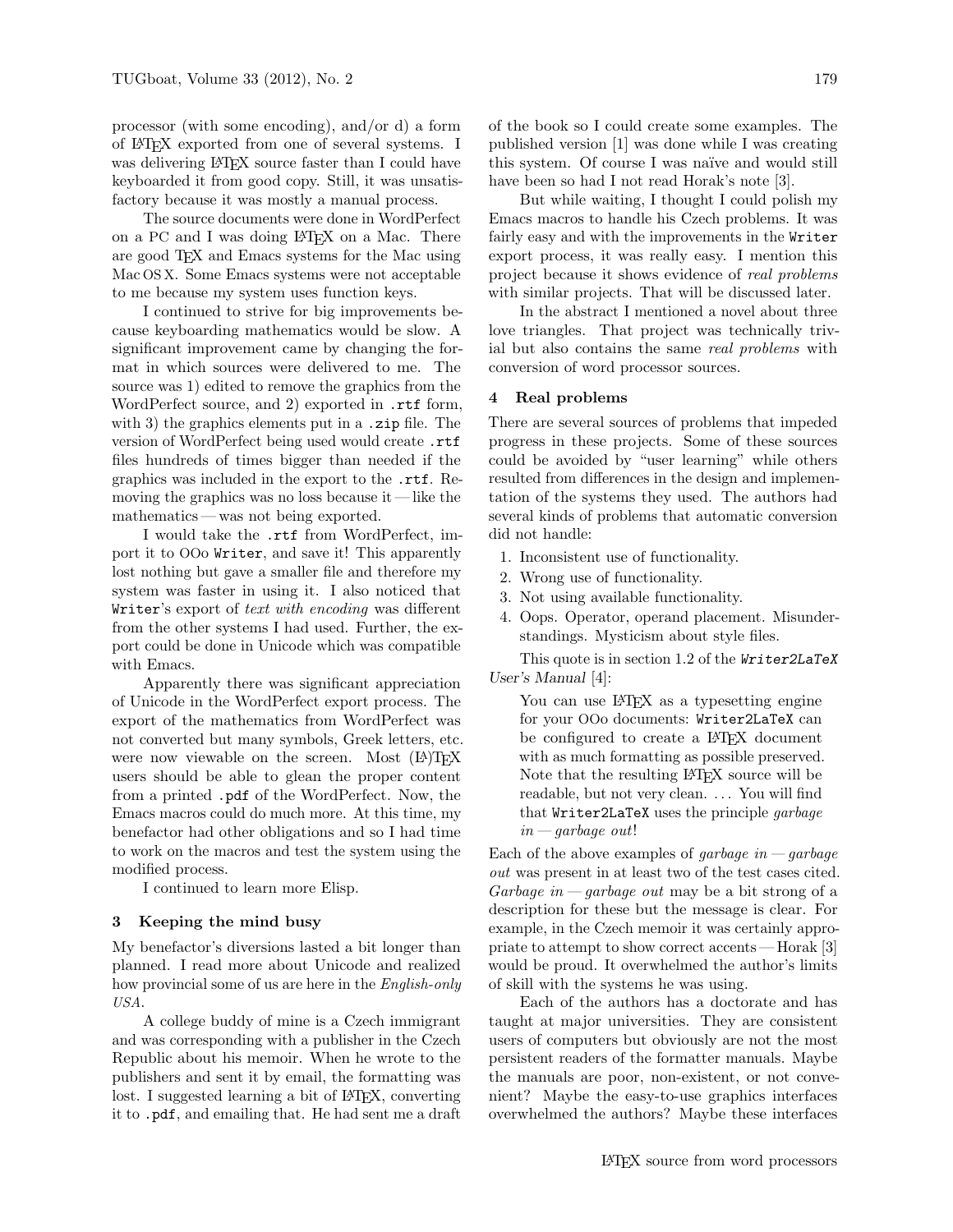do not encourage users like these to seek the information they need? Maybe they just do not care?

# 4.1 Inconsistent use of functionality

The author of the memoir that used many Czech words, phrases, and sentences is to be saluted for attempting to make that text look proper to a Czech reader. There are five special items in this sentence

On my next visit to Prague, he joined Vlád'a and me, along with our wives, for lunch at a French restaurant in Obecní dům (Municipal House).

The nickname Vlád'a has an accent over the letter "a" and an accent often called a *caron* modifying the letter "d". The accented "i" in the first italicized word is a dotless "i". Finally, the second italicized word has an accent that almost appears to be the degrees (as in temperature) symbol. Although it was not the author's intention, the distances these accents were raised or kerned differed in most cases. (I do not claim my caron here is perfect.)

# 4.2 Misuse of functionality

In the rotordynamics book there were many instances of using different Greek characters as the same: the phi and varphi,  $\phi$  and  $\varphi$ , as well as others. Since this document was constructed using papers written years ago, this is easily understood.

The author of the novel containing three love triangles suffered a similar problem. The author did not like the double prime (") for the opening and closing quotes. When he wrote the first part he selected special graphics characters for the quotes. When he wrote the other two parts, the smart quotes were automatic for him. He did not recall why; it may have been a new revision of his formatter.

# 4.3 Not using available functionality

In two of the test cases the authors used itemized lists. The exported form yielded consecutive lists of one item. This did not bother the bulleted lists but would have been an error with enumerated and description lists.

In many cases the authors did not use styles, so chapter and section beginnings show the formatting but no LATEX commands. This is not a total loss, because I convert the section numbers into labels that would aid if we were trying to resolve differences in my output with the older version.

# 4.4 Oops?

These examples can be difficult. A glaring example is that WordPerfect's mathematics operators may follow the operand in some cases. In LAT<sub>F</sub>X the operator is always first! I did not find a general rule as to when to expect this. My Emacs macros for adjusting this are interactive to enable the user (me) to minimize such problems.

A really big oops worth repeating is the lack of using styles, which caused inconsistencies. I had to handle some of these manually.

# 5 Typical Emacs macros

The first versions of these macros were developed when I was using an export that was usually designated text with encoding. This export would discard all (or nearly all) formatting, such as emphases. The improvements in Writer2LaTeX have led to a reduced need of this kind of detailed editing. Still, the concepts in the design of these macros are applicable in the current system of conversion as well as keyboarding original documents.

This list contains three cases where it is more efficient to use *text* with encoding exports than the converted exports, assuming the goal of clean LAT<sub>EX</sub>. These came from the rotordynamics text, the programming text, and the User's Manual. These are:

- Tables Tables are exported with all formatting on every cell. The usual (LAT<sub>EX</sub>) procedure is to give default formatting in a template and exceptional formatting when needed in a cell.
- Mathematics Text is often used for explanatory purposes in equations.
- Programs as well as verbatim text need special handling.

Portions of some documents are easier to convert by exporting as text with encoding and then inserting the formatting by editing. Two examples are mathematics that does not convert and formatted code fragments in a processor where font changes are done manually rather than using a package like listings.

The macros were implemented using the mouse (or similarly functioning device) to point or highlight in conjunction with function keys. In Emacs one can also highlight a region of text by setting the mark and moving the point. The function keys can also be modified by use of shift, control, and alt.

# 5.1 Applying fonts to text

In this paragraph there are single words and a threeword sequence that are emphasized by changing fonts. The default font is changed to *italics* or typewriter. Source exported as *text with encoding* will have formatting removed. A similar situation occurs when text is inserted into mathematics code.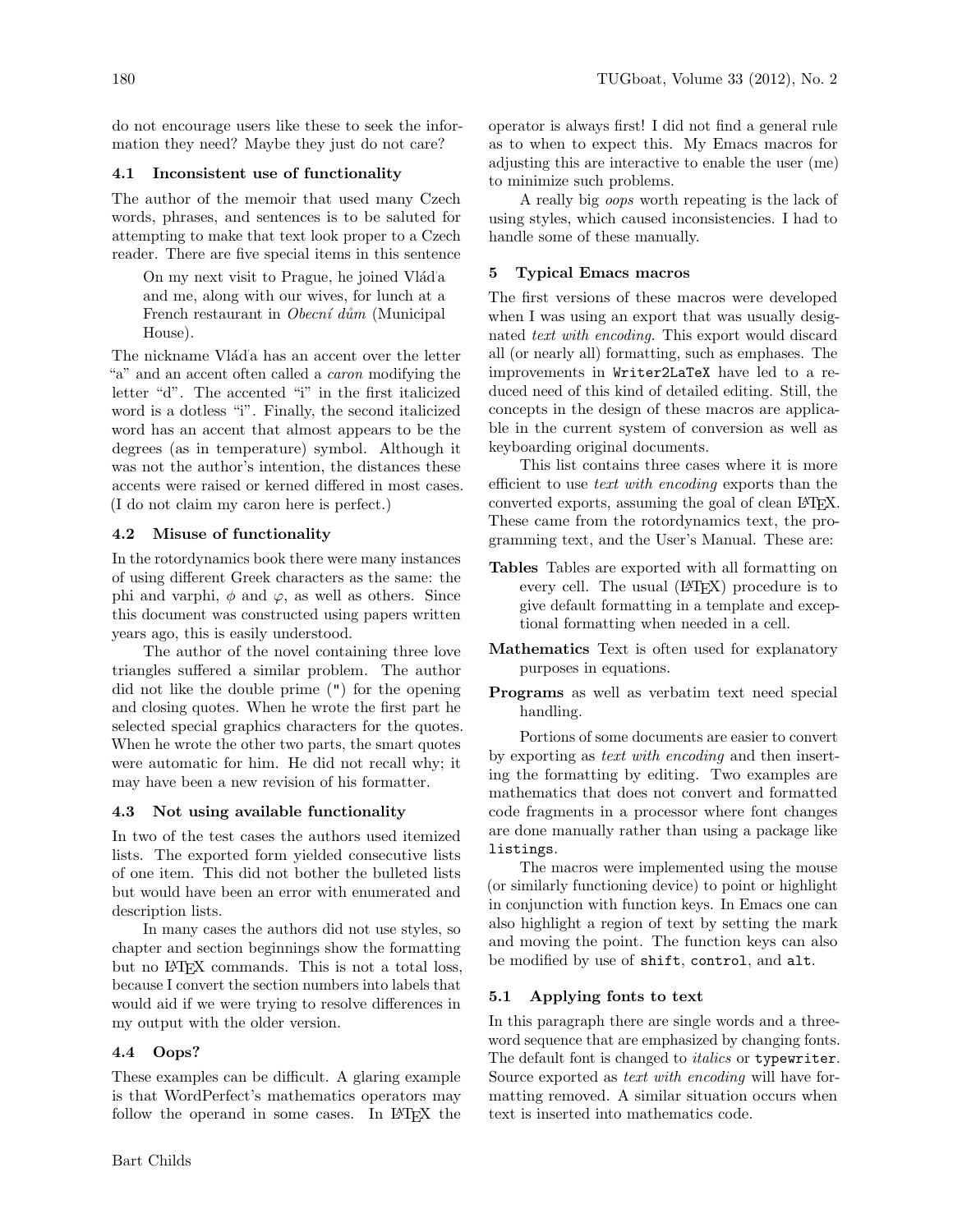The user can highlight a phrase or click within the single word. Then the user presses the appropriate function key for the formatting command to be inserted with grouping of the appropriate text. If the user has clicked within a word, then the extent of the word is determined by whitespace delimiters. Clicking on whitespace is a special form of this — the commands are inserted and the cursor placed on the right brace for user input.

Instead of highlighting a region, the user can use the Emacs form of setting the mark and moving the cursor to the other end of the region. I implemented these functions for bold, italic, sans serif, and typewriter fonts. I did not insert the italic correction but easily could have paying attention to the following character. I did not because in many cases it is just not needed, and besides, the user should have some responsibilities. The same functions are reused for simple grouping and the **\text{}** commands which were used mostly in math modes.

### 5.2 Inline mathematics

Inline mathematics is common in the rotordynamics text. Most of the resulting mathematics is usually a fraction of a line in length.

The implementation is like the font changes in the previous subsection. A significant difference is that the export processes handling WordPerfect mathematics yields significant artifacts of excessive white space and formatting trash. This almost always includes many of the grave characters— this must be an escape character for the internal form of Word-Perfect mathematics.

I have not had a reasonable test case with Word mathematics, yet. There are small examples of mathematics in the programming text.

### 5.3 Display mathematics

The concepts in the previous subsection are applicable. However, there are several forms of display mathematics. These forms were used in the rotordynamics text:

- 1.  $\langle \ldots \rangle$ , the standard for display equations without numbers.
- 2. \begin{equation\*}...\end{equation\*}, just an alias for the former, or vice versa.
- 3. \begin{equation}...\end{equation}, which numbers the equations and should have an accompanying \label.
- 4. \begin{equation}\begin{split}... \end{split}\end{equation}, which numbers a collection of equations and should have an accompanying \label.

Chapter 8 of Frank Mittelbach et al.'s  $BTEX$  Companion has some seventy pages of excellent details of advanced mathematics formatting.

I implemented these four display math choices using one function key and prompting the user for which of the above forms was desired. I developed similar choice macros for presenting fractions and matrices which made conversions faster and most importantly more consistent. The most important facet of this conversion is that with a little care the totality of the mathematics was converted correctly and hours of detailed, laborious proofreading was avoided.

### 5.4 Programs, code fragments, verbatim text

Programs should be formatted by language sensitive packages like listings. The package fancyvrb requires some study but gives great results. Both packages come with inline commands whose use is aided by adaptation of the above font changing and inline mathematics concepts.

### 5.5 Other macros — fix-up

There were several other macros that aided the conversion. I consider these to be "fix-up" in nature. These include:

- \captions in the rotordynamics text often contain inline mathematics. The use of the LAT<sub>EX</sub> delimiters  $(\langle \langle \rangle \rangle)$  is not allowed; they must be converted to the TEX toggle (\$).
- Interactive aid to standardizing presentation of fixed-point and floating-point numbers.
- Locating multicharacter super/subscripts that were likely exported incorrectly (needing grouping).
- Locating likely problems due to insertion of inadvertent whitespace.
- Locating unescaped T<sub>E</sub>X control characters.
- Macros to aid the insertion of labels and their references.

#### 6 Current system

The current system has been improved greatly with the release of OOo Writer2LaTeX version beta 1.2. Despite its being labeled a beta release, I have not found any problems to date.

I find these observations about this new release interesting: 1) the user's guide is 10% shorter and 2) the output files are 3–5% shorter than with version 1.0. The L<sup>AT</sup>EX output is cleaner, as most of the reduction in the size is the elimination of needless formatting like: 1) most paragraphs were inside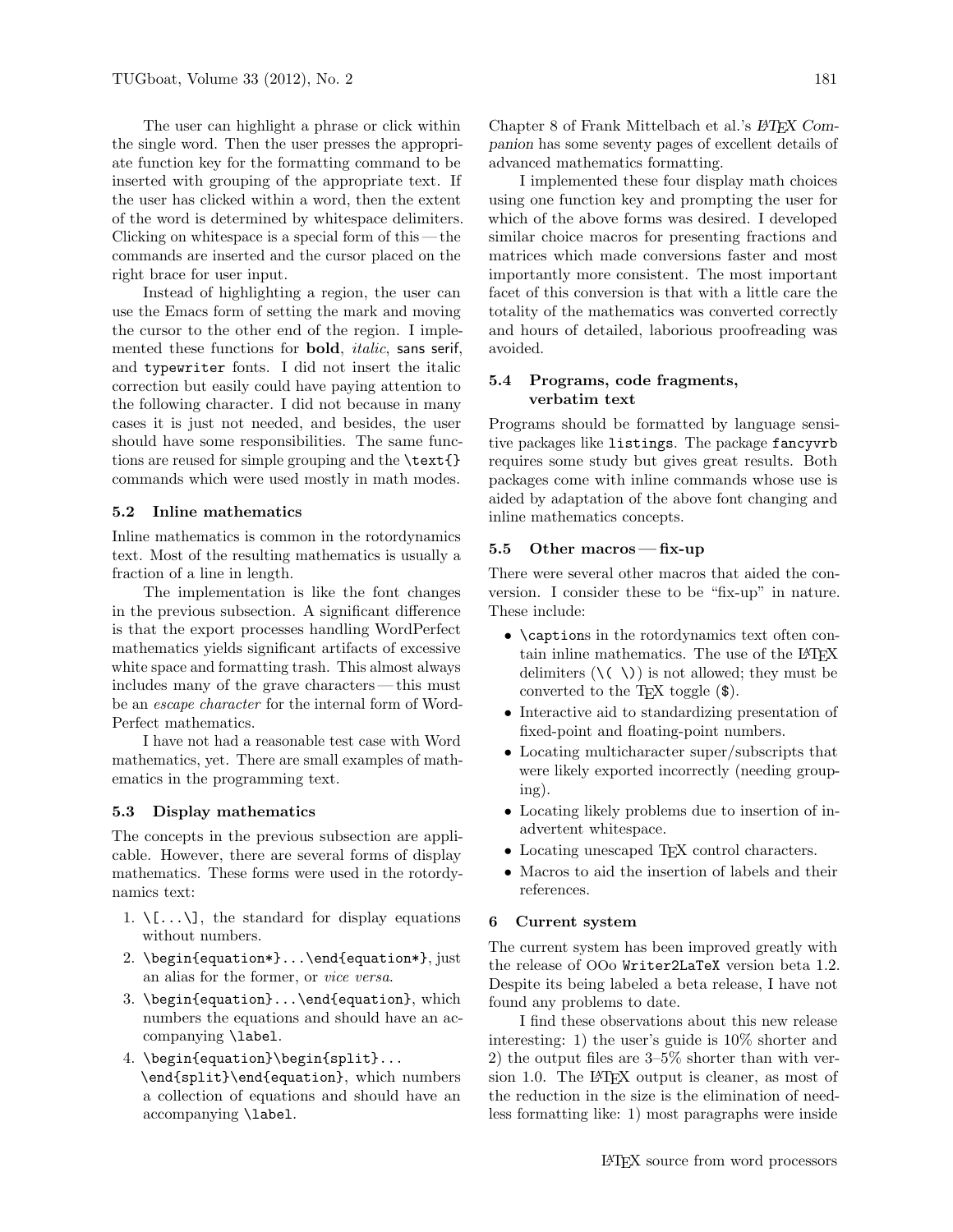grouping braces and a declaration that I used English and 2)  $\text{quotedblright}$  for a simple  $"$ . A cursory look at the user's guide indicates some removal of redundancy. There is a lack of the completeness that is characteristic of the documentation of releases from the TEX communities.

I plan to work with OOo and continue to make this product better. I believe it to be the best hope I know of, especially in the open domain.

The following quote is from one of the pages on its web site ([http://writer2latex.sourceforge.](http://writer2latex.sourceforge.net/index3.html) [net/index3.html](http://writer2latex.sourceforge.net/index3.html)):

You will never get a result that looks identical to the original, in fact that's the whole point: LaTeX is in general a superior typesetting engine compared to Writer. For example LaTeX produces much better results for formulas, it has an excellent paragraph and page breaking mechanism, it uses ligatures etc. On the other hand Writer has a few features that LaTeX does not support well. If the layout of your document depends on text flowing around pictures or linked text boxes, you will never get good results with Writer2LaTeX.

According to TeX's author Donald E. Knuth, TeX is a typesetting system intended for the creation of beautiful books - and especially for books that contain a lot of mathematics (quoted from "The TeX book"). Writer2LaTeX will aim to produce excellent result for this kind of documents; including of course shorter texts with a book-like layout.

This quotation is fair but I think it makes my point "go ahead and inhale". Show the logos (TEX and LATEX) correctly, use the correct dashes and spacing, use the proper quotes, . . .

## 6.1 Examples of other problems

I present an annotated list of a few other problems I addressed in the macros. These are based on two of the test cases: the rotordynamics text and the programming text. I think it is fair to classify most of these as "not very clean LATEX".

Export of spacing. The export of chapter 5 of the rotordynamics text has 47 occurrences of ( }), a space preceding a right brace. The majority of those are in constructs like \textit{word } while most of the rest are weird constructs like \textit{ } and \textbf{\textit{\ \ }}.

The first may be sloppy keyboarding by the author. The second seems to be intentional spacing, why not  $(\nabla)^?$  The last is likely a hacked indentation kludge?

- Inline mathematics. Some inline mathematics is converted to italics. That is troublesome to me because it should really remain as unconverted mathematics. Then too, that may be the fault of the author.
- Export of structure. The structure of the chapter and lists range from inconsistent to missing. This is likely the authors' fault as the use of styles seems to be the cause.

# 7 Writer and friends

In spite of these remarks I salute OOo. I believe that the Writer package and Writer2LaTeX application have made a great contribution to the goal of converting many documents into a form for better presentation and archival, namely (LA)TEX. That may not have been the intent. The intent may have been to enable a good Writer user to simply use LATEX as an output device?

The LATEX code output in version beta 1.2 is improved, but not clean. The Writer2LaTeX User's Manual is 45 pages in length. The exported LAT<sub>EX</sub> (with the clean option) source averages about fourteen occurrences of \mdseries and twelve occurrences of \textstyleSourceText per page. Each paragraph is grouped with \mdseries as the start. The latter is effectively an alias for \texttt and used in tables.

# 8 Conclusions

Reasonable document interchange and archival quality is now possible for a wide range of systems. I believe that  $(L)$ T<sub>F</sub>X is the most reasonable basis for many archival systems.

The advances by OOo and its Writer system are impressive and appreciated. I hope that its open status and development will continue. Note: I have addressed only a small part of a large project — OOo.

A point made in a number of venues is the problem of T<sub>F</sub>X systems not having a native graphical input process. Lyx and OOo are touted as solutions along with several others. The authors of the three test cases I have used show that the graphical interfaces are not a solution to the problems— in my humble opinion. All the authors are highly educated and familiar with the problems of getting people to learn at the college level. Still, each has shown the results from casual learning about their systems. The effective use of styles, consistent use of symbols and special functions, document structure, etc., were lacking in each of their documents.